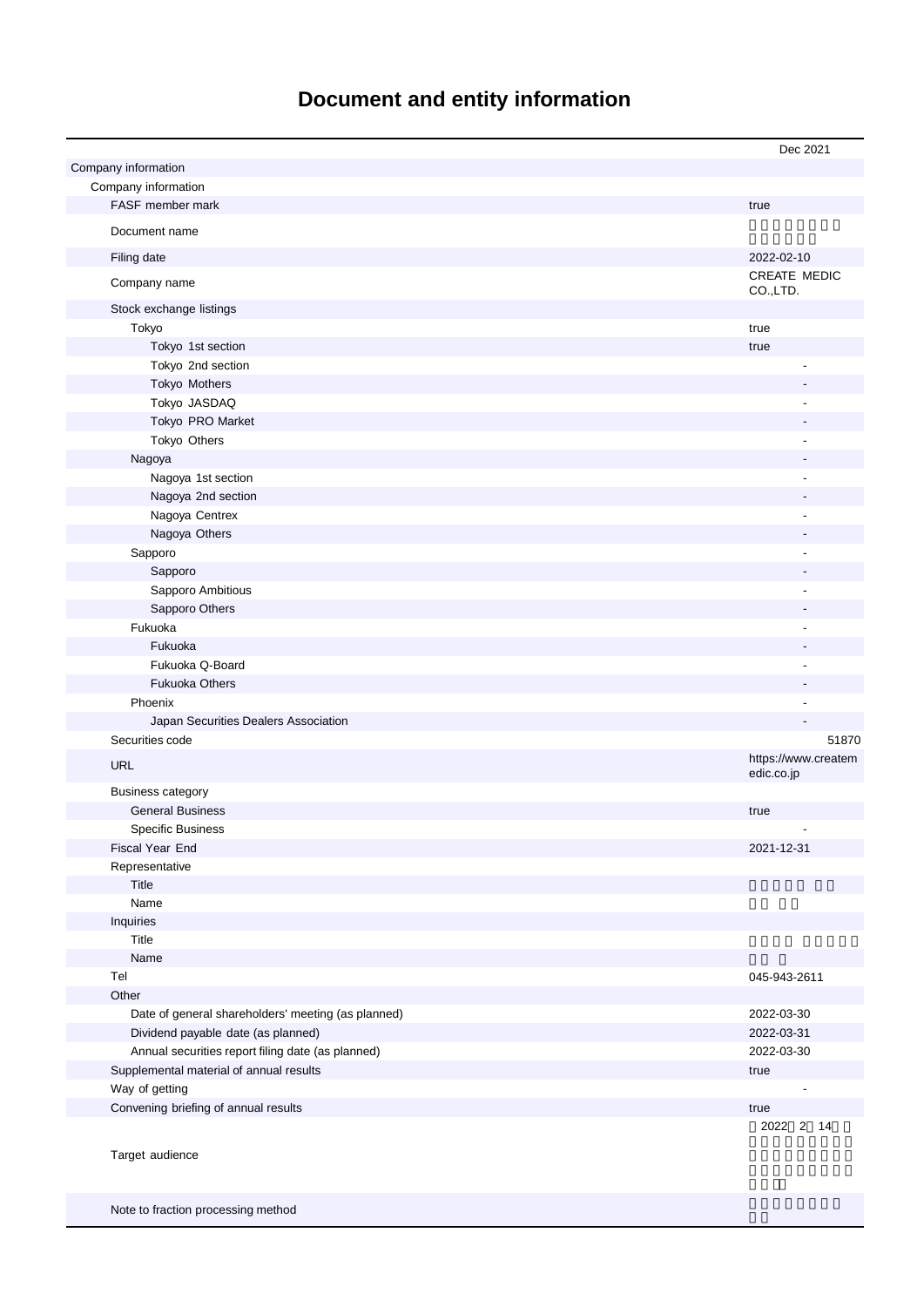## **Business Results-Operating results**

(in millions of yens)

|                                                    | Dec 2021 | Dec 2020 |
|----------------------------------------------------|----------|----------|
| Operating results                                  |          |          |
| Operating results                                  |          |          |
| Consolidated operating results                     |          |          |
| Consolidated income statements information         |          |          |
| Net sales                                          |          |          |
| Net sales                                          | 11,698   | 10,830   |
| % change                                           | 8.0      | $-0.1$   |
| Operating profit                                   |          |          |
| Operating profit                                   | 866      | 984      |
| % change                                           | $-12.0$  | $-9.1$   |
| Ordinary profit                                    |          |          |
| Ordinary profit                                    | 1,009    | 952      |
| % change                                           | 6.0      | $-10.6$  |
| Profit attributable to owners of parent            |          |          |
| Profit attributable to owners of parent            | 660      | 659      |
| % change                                           | 0.1      | $-9.0$   |
| Note to consolidated income statements information |          |          |
| Comprehensive income                               |          |          |
| Comprehensive income                               | 1,329    | 619      |
| Change in comprehensive income                     | 114.4    | $-3.6$   |
| Other consolidated operating results               |          |          |
| Basic earnings per share (Yen)                     | 72.61    | 71.19    |
| Diluted earnings per share (Yen)                   |          |          |
| Rate of return on equity (%)                       | 4.8      | 5.0      |
| Ordinary profit to total assets ratio (%)          | 5.7      | 5.6      |
| Operating profit to net sales ratio (%)            | 7.4      | 9.1      |
| Note to consolidated operating results             |          |          |
| Investment profit (loss) on equity method          |          |          |
| Note to operating results                          |          |          |

## **Business Results-Financial positions**

| (in millions of yens)                    |          |          |  |
|------------------------------------------|----------|----------|--|
|                                          | Dec 2021 | Dec 2020 |  |
| <b>Financial positions</b>               |          |          |  |
| Financial positions                      |          |          |  |
| Consolidated financial positions         |          |          |  |
| Total assets                             | 18,075   | 17,097   |  |
| Net assets                               | 14,220   | 13,227   |  |
| Capital adequacy ratio (%)               | 78.7     | 77.4     |  |
| Net assets per share (Yen)               | 1,563.55 | 1,454.41 |  |
| Note to consolidated financial positions |          |          |  |
| Owner's equity                           | 14,220   | 13,227   |  |
| Note to financial positions              | -        |          |  |

## **Business Results-Cash flows**

#### (in millions of yens)

|                                      | Dec 2021 | Dec 2020 |
|--------------------------------------|----------|----------|
| Cash flows                           |          |          |
| Cash flows                           |          |          |
| Consolidated cash flows              |          |          |
| Cash flows from operating activities | 1,248    | 1,249    |
| Cash flows from investing activities | $-585$   | $-704$   |
| Cash flows from financing activities | $-442$   | $-845$   |
| Cash and equivalents, end of period  | 3,413    | 3.083    |
|                                      |          |          |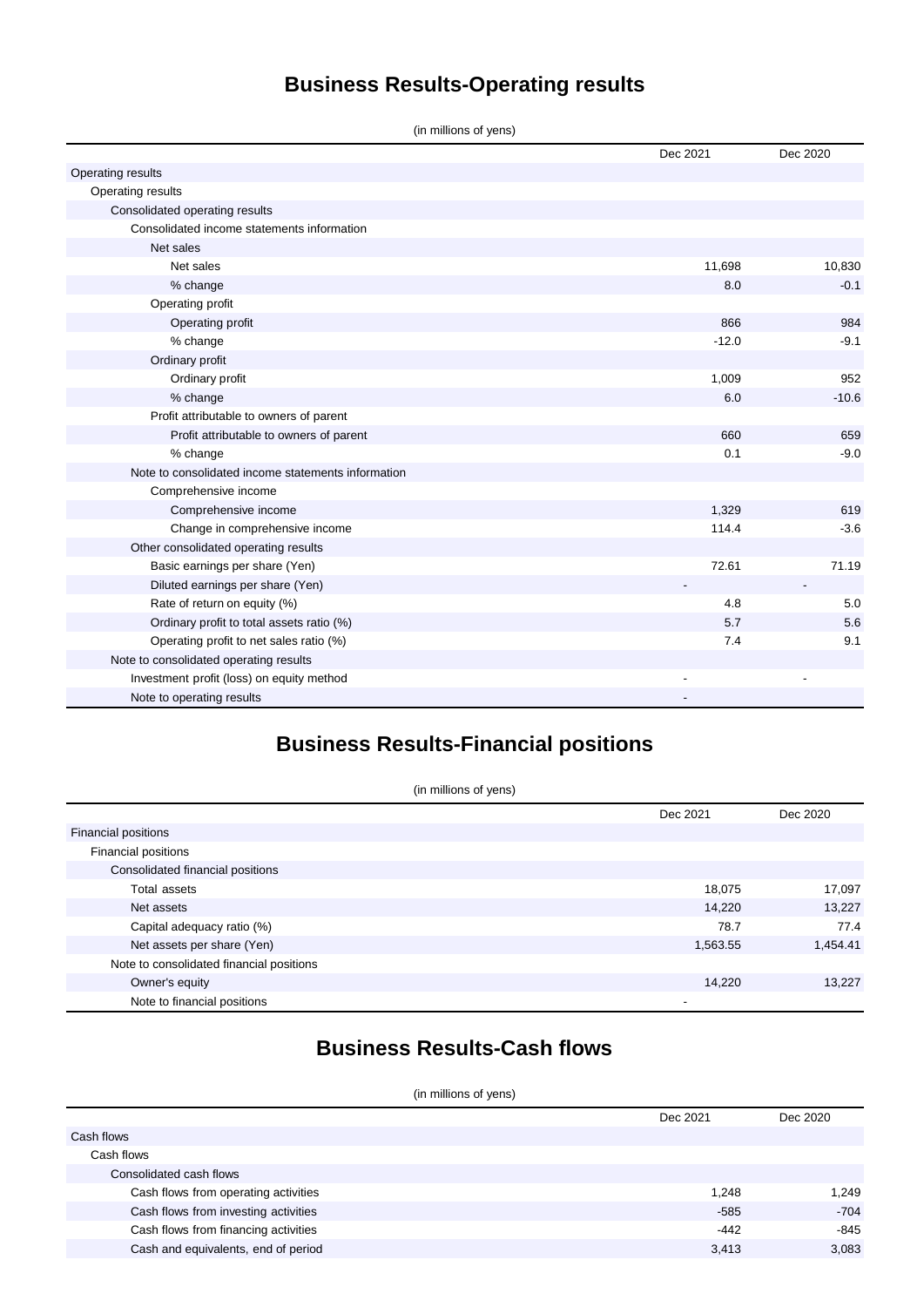#### **Business Results-Note to business results**

|                                        | Dec 2021 |
|----------------------------------------|----------|
| Note to business results               |          |
| Note to business results               |          |
| Note to consolidated financial results |          |
| Note to consolidated financial results |          |

### **Dividends**

| (in millions of yens)                                           |                          |          |          |
|-----------------------------------------------------------------|--------------------------|----------|----------|
|                                                                 | Dec 2022                 | Dec 2021 | Dec 2020 |
| <b>Dividends</b>                                                |                          |          |          |
| Dividends                                                       |                          |          |          |
| <b>Dividends</b>                                                |                          |          |          |
| Dividend per share (Yen)                                        |                          |          |          |
| Dividend per share (Yen)                                        |                          |          |          |
| First quarter                                                   |                          |          |          |
| Result                                                          |                          |          |          |
| Forecast                                                        | ٠                        |          |          |
| Upper                                                           |                          |          |          |
| Lower                                                           | $\overline{\phantom{a}}$ |          |          |
| Second quarter                                                  |                          |          |          |
| Result                                                          |                          | 17.00    | 17.00    |
| Forecast                                                        | 17.00                    |          |          |
| Upper                                                           |                          |          |          |
| Lower                                                           |                          |          |          |
| Third quarter                                                   |                          |          |          |
| Result                                                          |                          |          |          |
| Forecast                                                        | $\overline{a}$           |          |          |
| Upper                                                           |                          |          |          |
| Lower                                                           | $\overline{a}$           |          |          |
| Year end                                                        |                          |          |          |
| Result                                                          |                          | 20.00    | 20.00    |
| Forecast                                                        | 20.00                    |          |          |
| Upper                                                           |                          |          |          |
| Lower                                                           |                          |          |          |
| Annual                                                          |                          |          |          |
| Result                                                          |                          | 37.00    | 37.00    |
| Forecast                                                        | 37.00                    |          |          |
| Upper                                                           |                          |          |          |
| Lower                                                           | ÷,                       |          |          |
| Total dividend paid                                             |                          |          |          |
| Total dividend paid                                             |                          |          |          |
| Annual                                                          |                          |          |          |
| Result                                                          |                          | 336      | 340      |
| Payout ratio (consolidated)                                     |                          |          |          |
| Payout ratio (%)                                                |                          |          |          |
| Annual                                                          |                          |          |          |
| Result                                                          |                          | 51.0     | 52.0     |
| Forecast                                                        | 52.7                     |          |          |
| Ratio of total amount of dividends to net assets (consolidated) |                          |          |          |
| Ratio of total amount of dividends to net assets (%)            |                          |          |          |
| Annual                                                          |                          |          |          |
| Result                                                          |                          | $2.5\,$  | $2.6$    |
| Note to dividends                                               |                          |          |          |
| Note to dividends                                               |                          |          |          |
| Annual                                                          |                          |          |          |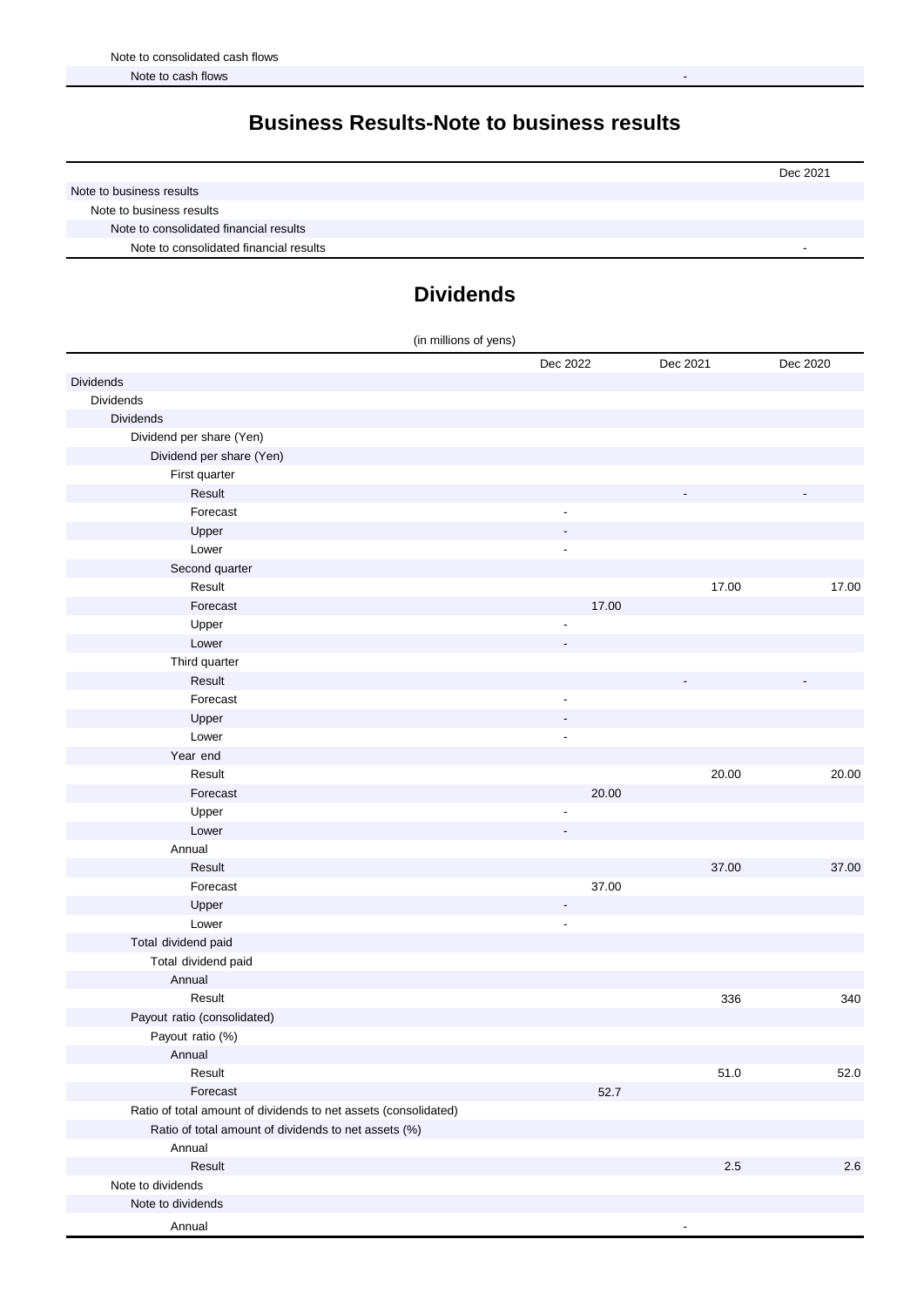#### **Forecasts**

(in millions of yens)

|                                         |             | Dec 2022                 | Jun 2022                 |       |
|-----------------------------------------|-------------|--------------------------|--------------------------|-------|
| Forecasts                               |             |                          |                          |       |
| Forecasts                               |             |                          |                          |       |
|                                         | 3.2022 12   |                          |                          |       |
| Title for forecasts                     | $1 \quad 1$ | 2022<br>2022 12          |                          |       |
|                                         | 31          |                          |                          |       |
| Preamble to consolidated forecasts      |             |                          |                          |       |
| Preamble to forecasts                   |             |                          |                          |       |
| Main table of consolidated forecasts    |             |                          |                          |       |
| Net sales                               |             |                          |                          |       |
| Net sales                               |             |                          |                          |       |
| Forecast                                |             | 11,802                   |                          | 5,648 |
| Upper                                   |             |                          |                          |       |
| Lower                                   |             |                          |                          |       |
| % change                                |             |                          |                          |       |
| Forecast                                |             |                          |                          |       |
| Upper                                   |             |                          |                          |       |
| Lower                                   |             |                          |                          |       |
| Operating profit                        |             |                          |                          |       |
| Operating profit                        |             |                          |                          |       |
| Forecast                                |             | 881                      |                          | 375   |
| Upper                                   |             | $\overline{a}$           | $\overline{\phantom{a}}$ |       |
| Lower                                   |             | $\overline{a}$           |                          |       |
| % change                                |             |                          |                          |       |
| Forecast                                |             | ٠                        |                          |       |
| Upper                                   |             |                          |                          |       |
| Lower                                   |             | ٠                        |                          |       |
| Ordinary profit                         |             |                          |                          |       |
| Ordinary profit                         |             |                          |                          |       |
| Forecast                                |             | 900                      |                          | 385   |
| Upper                                   |             |                          |                          |       |
| Lower                                   |             |                          |                          |       |
| % change                                |             |                          |                          |       |
| Forecast                                |             |                          |                          |       |
| Upper                                   |             | ٠                        |                          |       |
| Lower                                   |             |                          |                          |       |
| Profit attributable to owners of parent |             |                          |                          |       |
| Profit attributable to owners of parent |             |                          |                          |       |
| Forecast                                |             | 638                      |                          | 242   |
| Upper                                   |             |                          |                          |       |
| Lower                                   |             | ÷,                       | ÷,                       |       |
| % change                                |             |                          |                          |       |
| Forecast                                |             | $\overline{\phantom{a}}$ |                          |       |
| Upper                                   |             |                          |                          |       |
| Lower                                   |             | ٠                        |                          |       |
| Basic earnings per share (Yen)          |             |                          |                          |       |
| Basic earnings per share (Yen)          |             |                          |                          |       |
| Forecast                                |             | 70.15                    |                          | 26.61 |
| Upper                                   |             |                          |                          |       |
| Lower                                   |             |                          |                          |       |
|                                         |             |                          |                          |       |

Note to consolidated forecasts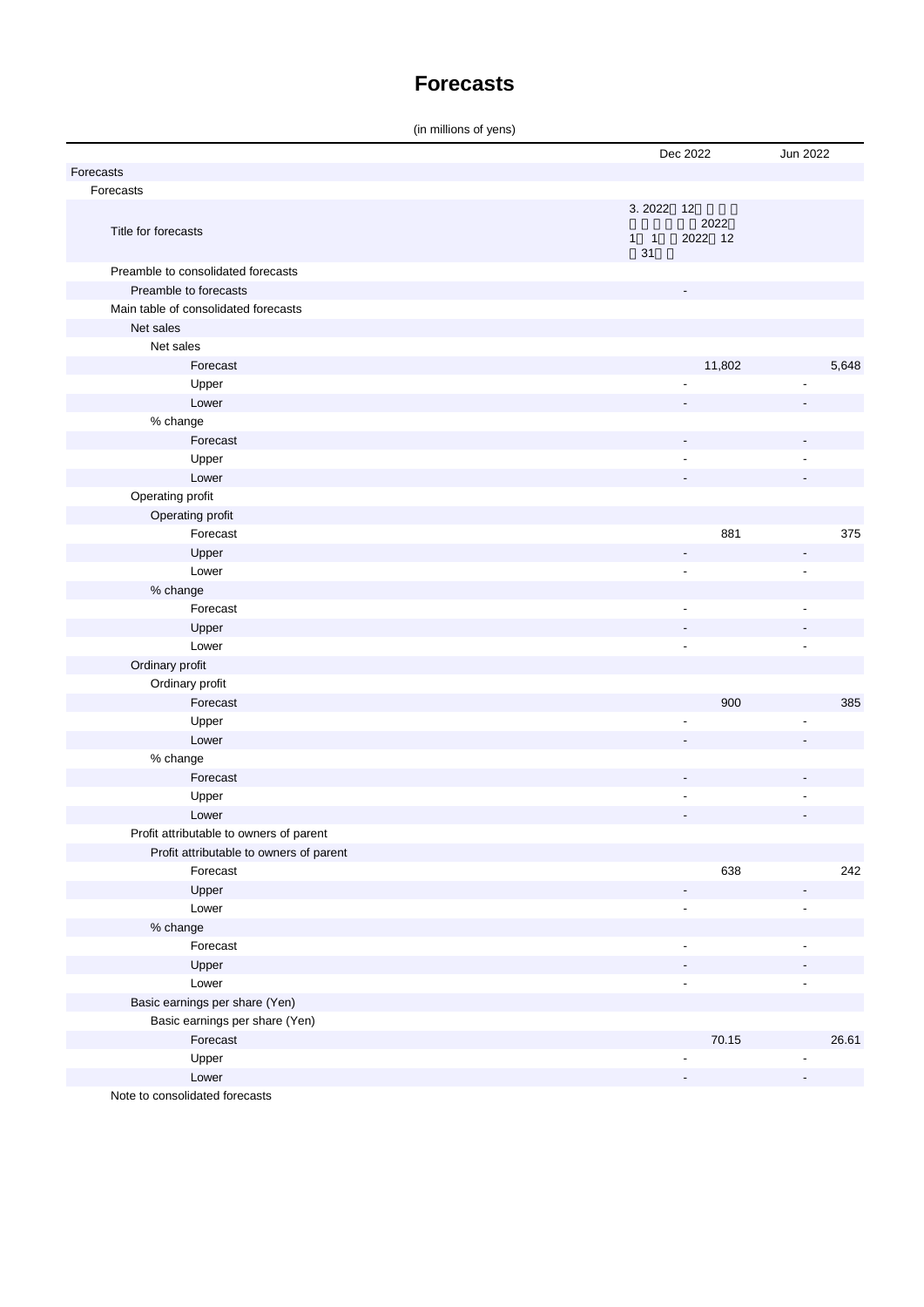|                   | 2022 12 |
|-------------------|---------|
|                   | 29      |
| Note to forecasts |         |
|                   |         |
|                   |         |

#### **Notes-Material changes in subsidiaries during this period changes in scope of consolidations resulting from change in subsidiaries**

|                                                                                                                                   | Dec 2021 |
|-----------------------------------------------------------------------------------------------------------------------------------|----------|
| Material changes in subsidiaries during this period (Changes in scope of<br>consolidations resulting from change is subsidiaries) |          |
| Material changes in subsidiaries during this period (Changes in scope of<br>consolidations resulting from change is subsidiaries) |          |
| <b>Others</b>                                                                                                                     |          |
| Material changes in subsidiaries during this period (Changes in scope<br>of consolidations resulting from change is subsidiaries) |          |
| Material changes in subsidiaries during this period (Changes in<br>scope of consolidations resulting from change is subsidiaries) |          |
| Number of subsidiaries newly consolidated                                                                                         |          |
| Name of subsidiaries newly consolidated                                                                                           |          |
| Number of subsidiaries excluded from consolidation                                                                                |          |
| Name of subsidiaries excluded from consolidation                                                                                  |          |
| Note to material changes in subsidiaries during this period                                                                       |          |
| Note to material changes in subsidiaries during this period                                                                       |          |

#### **Notes-Changes in accounting policies and accounting estimates retrospective restatement**

|                                                                                               | Dec 2021 |
|-----------------------------------------------------------------------------------------------|----------|
| Changes in accounting policies and accounting estimates, retrospective<br>restatement         |          |
| Changes in accounting policies and accounting estimates, retrospective<br>restatement         |          |
| <b>Others</b>                                                                                 |          |
| Changes in accounting policies and accounting estimates,<br>retrospective restatement         |          |
| Changes in accounting policies based on revisions of accounting<br>standard                   |          |
| Changes in accounting policies other than ones based on<br>revisions of accounting standard   |          |
| Changes in accounting estimates                                                               |          |
| Retrospective restatement                                                                     |          |
| Note to changes in accounting policies and accounting estimates,<br>retrospective restatement |          |
| Note to changes in accounting policies and accounting estimates,<br>retrospective restatement |          |

## **Notes-Number of issued and outstanding shares common stock**

|                                                                                                 | Dec 2021  | Dec 2020  |
|-------------------------------------------------------------------------------------------------|-----------|-----------|
| Number of issued and outstanding shares (common stock)                                          |           |           |
| Number of issued and outstanding shares (common stock)                                          |           |           |
| <b>Others</b>                                                                                   |           |           |
| Number of issued and outstanding shares (common stock)                                          |           |           |
| Number of issued and outstanding shares at the end of fiscal year<br>(including treasury stock) | 9,664,327 | 9,664,327 |
| Number of treasury stock at the end of fiscal year                                              | 569.448   | 569.284   |